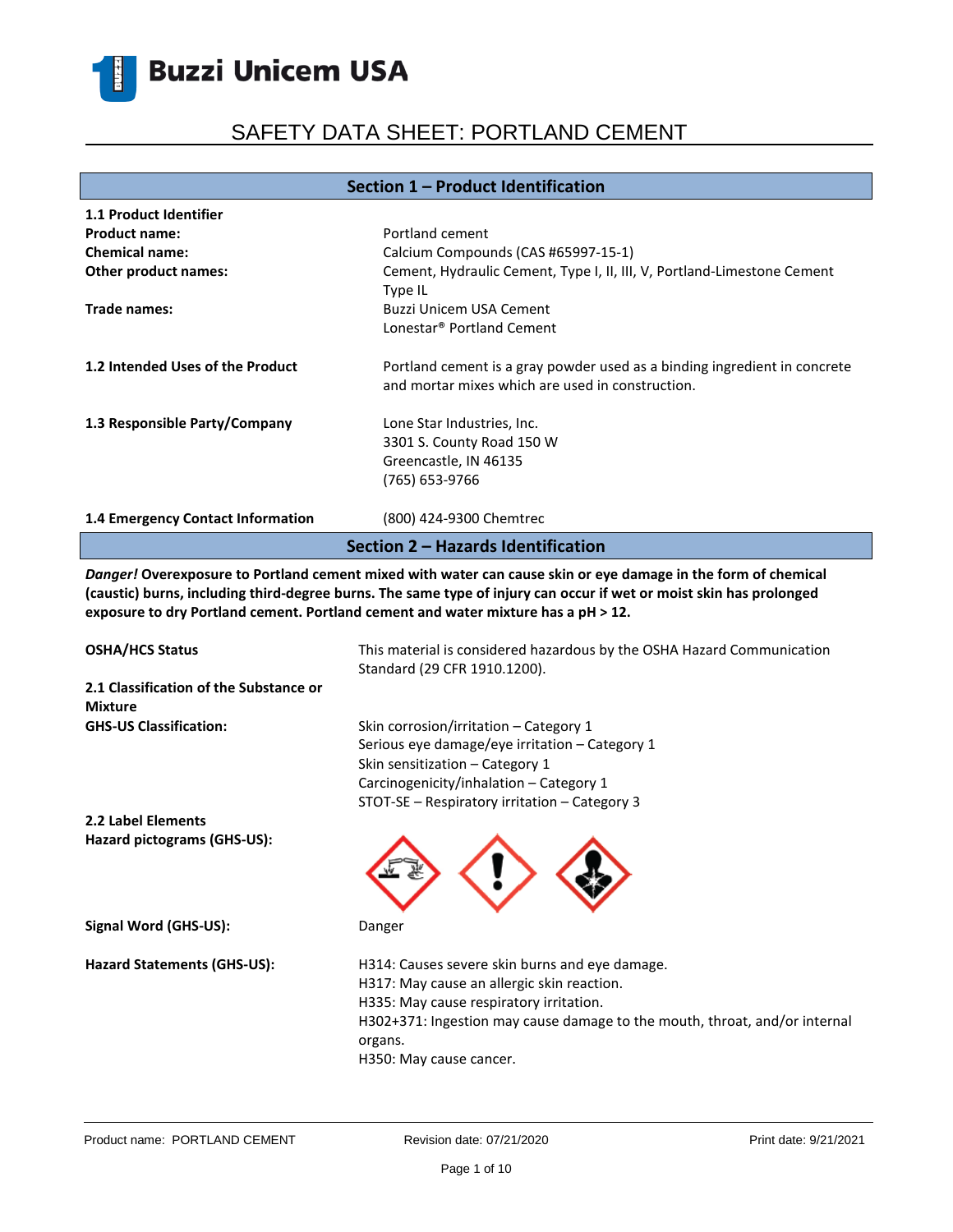

| <b>Precautionary Statements (GHS-US):</b> | P102: Keep out of reach of children.<br>P202: Do not handle until all safety precautions have been read and<br>understood.<br>P260: Do not breathe dusts.<br>P262: Do not get in eyes, on skin, or on clothing.<br>P264: Wash hands thoroughly after using this product.<br>P270: Do not eat, drink, or smoke while using this product.                                                                                  |
|-------------------------------------------|--------------------------------------------------------------------------------------------------------------------------------------------------------------------------------------------------------------------------------------------------------------------------------------------------------------------------------------------------------------------------------------------------------------------------|
|                                           | P304+310+312+340: If inhaled: remove person to fresh air and keep<br>comfortable for breathing. Immediately call a poison control center or a<br>physician.<br>P305+351+388: If in eyes: Rinse cautiously with water for 20 minutes. Remove                                                                                                                                                                              |
|                                           | contact lenses if present and easy to do. Continue rinsing. Get medical<br>attention.<br>P302+361+353: If on skin: Take off immediately all contaminated clothing and<br>rinse skin with water. Wash contaminated clothing before reuse.<br>P332+313: If skin irritation occurs, get medical attention.<br>P301+330+331+312: If swallowed: Rinse mouth. Do not induce vomiting.<br>Contact a poison center or physician. |
|                                           | P403+233: Store in a well-ventilated area with container tightly closed.<br>P401: If stored in bulk, keep area secure.<br>P401: Material stockpiled in bulk or in silage may present an engulfment<br>hazard. Personnel should not enter bulk storage areas unless they have been<br>trained in the hazards of entering and working in such areas.                                                                       |
| 2.3 Other hazards                         | Exposure to Portland cement mixed with water can cause skin or eye damage<br>in the form of chemical (caustic) burns, including third-degree burns. The same<br>type of injury can occur if wet or moist skin has prolonged exposure to dry<br>Portland cement. Portland cement and water mixture has a pH > 12.                                                                                                         |
| 2.4 Unknown Acute Toxicity                | No data available.                                                                                                                                                                                                                                                                                                                                                                                                       |

**Section 3 – Composition/Information on Ingredients**

### **3.1 Substance**

Not applicable.

#### **3.2 Mixture**

Portland cement is a mixture of materials consisting of calcium silicates and calcium aluminates, calcium carbonate, crystalline silica and other additives.

| Ingredient/component                      | CAS No.    | Concentration percent wt. |
|-------------------------------------------|------------|---------------------------|
| Portland cement (containing)              | 65997-15-1 | 95-100                    |
| -Tri Calcium Silicate, 3CaO.SiO2          | 12168-85-3 | 40-70                     |
| -Di Calcium Silicate, 2CaO.SiO2           | 10034-77-2 | $1 - 40$                  |
| -Tri Calcium Aluminate, 3CaO.Al2O3        | 12042-78-3 | 4.512                     |
| -Calcium Aluminoferrite, a solid solution | 12068-35-8 | $5 - 13$                  |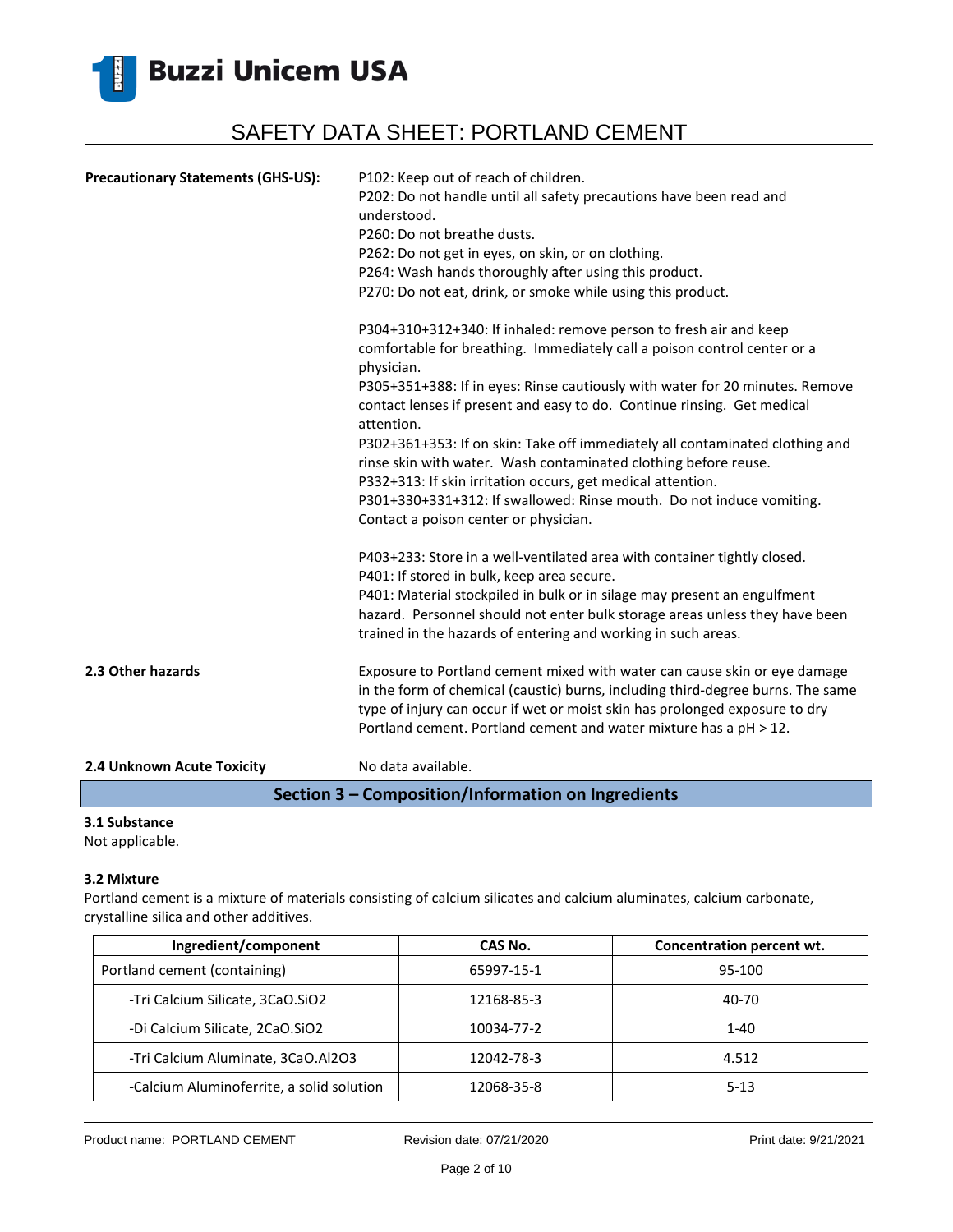

# SAFETY DATA SHEET: PORTLAND CEMENT

| Calcium sulfate (gypsum) CaSO4      | 13397-24-5 | 2-8         |
|-------------------------------------|------------|-------------|
| Calcium carbonate (limestone) CaCO3 | 1317-65-3  | $6 - 15$    |
| Crystalline silica (quartz)         | 14808-60-7 | approx. 0.4 |

### **Composition comments**

Portland cement may also contain small amounts of calcium oxide (a.k.a. quicklime) (CaO), magnesium oxide (MgO), sodium sulfate (Na2SO4), and potassium sulfate (K2SO4). Since Portland cement is manufactured from materials mined from the earth (limestone, shale, sand, gypsum), and process heat is provided by burning fuels derived from the earth, trace but detectable amounts of naturally occurring metals, and possibly harmful elements may be found during chemical analysis. Mercury and lead were not found to be present at or above detection levels. Cements subject to ASTM C150 standards may contain up to 1.50% insoluble residue. More than 0.1% of these residues may be free crystalline silica, a substance listed as a carcinogen by NTP, OSHA, ACGIH and/or IARC.

Portland cement is not listed as a carcinogen by NTP, OSHA, ACGIH or IARC. However it may contain trace amounts (<0.1%) of substances listed as a carcinogen by NTP, OSHA, ACGIH and/or IARC: chromium VI compounds (hexavalent chromium), nickel or lead.

| <b>SECTION 4 - First Aid Measures</b>                      |                                                                                                                                                                                                                                                                                                                              |  |
|------------------------------------------------------------|------------------------------------------------------------------------------------------------------------------------------------------------------------------------------------------------------------------------------------------------------------------------------------------------------------------------------|--|
| 4.1 Description of First Aid Measures                      |                                                                                                                                                                                                                                                                                                                              |  |
| Eye contact:                                               | Immediately flush eyes with plenty of water, occasionally lifting the upper<br>and lower eyelids. Check for and remove any contact lenses. Continue to<br>rinse for at least 20 minutes. Get medical attention immediately. Call a<br>poison center or physician. Chemical burns must be treated promptly by a<br>physician. |  |
| <b>Skin contact:</b>                                       | Take off immediately all contaminated clothing and rinse skin with plenty<br>of water. Wash contaminated clothing before reuse. If skin irritation<br>occurs, get medical attention.                                                                                                                                         |  |
| Inhalation:                                                | If breathing is difficult, remove person to fresh air and keep comfortable<br>for breathing. Immediately call a poison control center or a physician.                                                                                                                                                                        |  |
| Ingestion:                                                 | Do not induce vomiting. If subject is conscious, rinse the mouth with water<br>to remove any material and drink plenty of water to dilute any swallowed<br>material. Do not give drink or attempt to force water to an unconscious<br>person. Contact a poison center or physician.                                          |  |
| 4.2 Most Important Symptoms and Effects, Acute and Delayed |                                                                                                                                                                                                                                                                                                                              |  |
| Eye contact:                                               | Causes serious eye irritation and may scratch eye surface due to particle<br>abrasion. May cause chemical burns resulting in corneal damage.                                                                                                                                                                                 |  |
| <b>Skin contact:</b>                                       | Causes severe skin burns. Symptoms may include redness, pain, blisters.<br>Do not allow product to harden around any body part or allow continuous,<br>prolonged contact with skin. May cause sensitization by skin contact.                                                                                                 |  |
| Inhalation:                                                | May irritate nose and throat if dust is inhaled. Prolonged or repeated<br>inhalation of respirable dust may lead to respiratory tract or lung damage.                                                                                                                                                                        |  |
| Ingestion:                                                 | May cause irritation and burns of mouth, throat, stomach and digestive<br>tract if swallowed. May cause nausea or vomiting.                                                                                                                                                                                                  |  |

### **4.3 Recommendations for Immediate Medical Care or Special Treatment**

Seek immediate medical attention for inhalation of large quantities of dust or exposure of wet material over large areas of skin. Seek immediate medical attention if material comes into contact with eyes and cannot be immediately removed.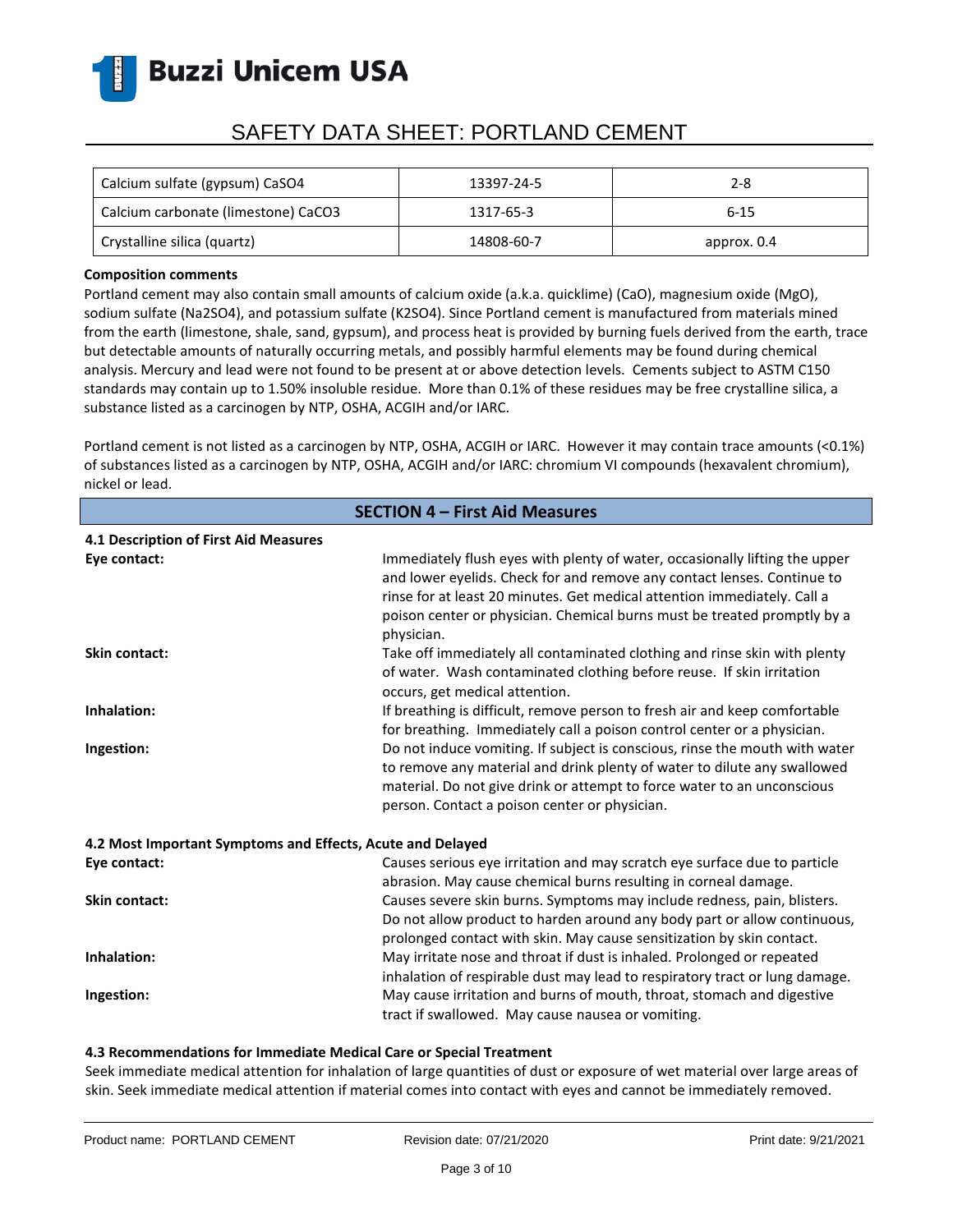

### **SECTION 5 – Fire-Fighting Measures**

| 5.1 Extinguishing Media         |                                                         |
|---------------------------------|---------------------------------------------------------|
| Suitable extinguishing media:   | Use media appropriate for surrounding fire.             |
| Unsuitable extinguishing media: | Do not use water jet or water-based fire extinguishers. |

#### **5.2 Special Hazards Arising from the Substance or Mixture**

**Fire hazard: Product does not burn however its packaging may.** Product does not burn however its packaging may.

#### **5.3 Advice for Fire Fighters**

Move containers from fire area if this can be done without risk. Use water spray to keep fire-exposed containers cool. Keep upwind of fire. Wear full firefighting turn-out gear (full Bunker gear) and respiratory protection (SCBA). **Hazardous decomposition products:** Decomposition products may include the following materials: carbon dioxide, carbon monoxide, sulfur oxides and metal oxide/oxides.

### **SECTION 6 – Accidental Release Measures**

| 6.1 Personal Precautions, Protective Equipment, and Emergency Procedures |                                                                                                                                                                                                                                                                                                                                                                                                                                                                                                                                                     |  |
|--------------------------------------------------------------------------|-----------------------------------------------------------------------------------------------------------------------------------------------------------------------------------------------------------------------------------------------------------------------------------------------------------------------------------------------------------------------------------------------------------------------------------------------------------------------------------------------------------------------------------------------------|--|
| <b>General measures:</b>                                                 | Avoid creating dust. Use personal protection recommended in Section 8.<br>Isolate the hazard area and deny entry to unnecessary and unprotected<br>personnel. Avoid contact with skin and eyes.                                                                                                                                                                                                                                                                                                                                                     |  |
| <b>6.2 Environmental Precautions</b>                                     | Avoid dispersal of spilled material and runoff and contact with soil,<br>waterways, drains and sewers. Inform the relevant authorities if the product<br>has entered the environment, including waterways, soil or air. Materials can<br>enter waterways through drainage systems.                                                                                                                                                                                                                                                                  |  |
| 6.3 Methods and Material for Containment and Cleaning Up                 |                                                                                                                                                                                                                                                                                                                                                                                                                                                                                                                                                     |  |
| For containment:<br><b>Cleanup methods:</b>                              | Barricade material to prevent additional spillage.<br>Scoop or vacuum up spilled material while avoiding dust creation. Do not dry<br>sweep. Vacuum dust with equipment fitted with a HEPA filter and place in a<br>closed, labeled waste container. Scoop up wet material and place in<br>approved container. Allow wet material to harden before disposal.                                                                                                                                                                                        |  |
| 6.4 Reference to Other<br><b>Sections</b>                                | See Section 8 for exposure controls and personal protection and Section 13<br>for disposal considerations.                                                                                                                                                                                                                                                                                                                                                                                                                                          |  |
|                                                                          | <b>SECTION 7 - Handling and Storage</b>                                                                                                                                                                                                                                                                                                                                                                                                                                                                                                             |  |
| 7.1 Precautions for Safe Handling                                        |                                                                                                                                                                                                                                                                                                                                                                                                                                                                                                                                                     |  |
| <b>Precautions:</b>                                                      | Use appropriate personal protective equipment (see Section 8). Persons<br>with a history of skin sensitization problems should not be employed in any<br>process in which this product is used. Do not get in eyes or on skin or<br>clothing. Avoid the use of contact lenses when working with or handling this<br>product. Do not breathe dust. Do not ingest. Do not eat, drink, smoke, or<br>chew gum or tobacco while using this product. Use only with adequate<br>ventilation. Ensure the use of good housekeeping procedures to prevent the |  |

**Hygiene measures:** Do not eat, drink, smoke, or chew gum or tobacco in areas where this

ventilation is inadequate.

accumulation of dust. Wear appropriate respiratory protection when

material is handled, stored and processed. Workers should wash hands and face before eating, drinking and smoking. Remove contaminated clothing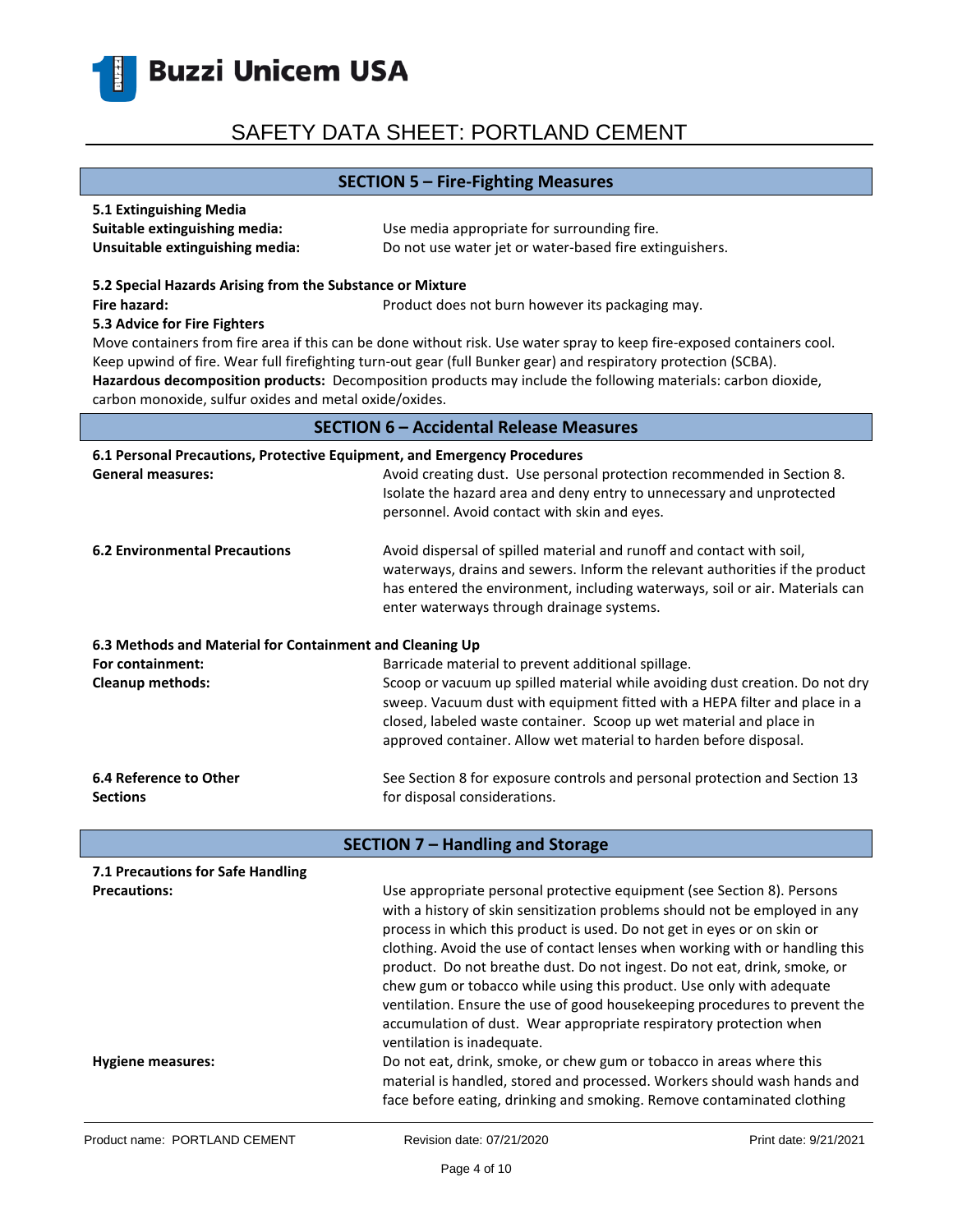## SAFETY DATA SHEET: PORTLAND CEMENT

and protective equipment before entering eating areas. See also Section 8 for additional information on hygiene measures.

| 7.2 Conditions for Safe Storage<br><b>Storage conditions:</b> | Keep out of the reach of children. Avoid any dust buildup by frequent<br>cleaning and suitable construction of the storage area. Do not store in an<br>area equipped with emergency water sprinklers. Clean up spilled material<br>promptly. Keep in the original container or an approved alternative made                                                                                                        |
|---------------------------------------------------------------|--------------------------------------------------------------------------------------------------------------------------------------------------------------------------------------------------------------------------------------------------------------------------------------------------------------------------------------------------------------------------------------------------------------------|
| <b>Conditions to avoid:</b>                                   | from a compatible material and keep the container tightly closed when not<br>in use. Empty containers retain product residue and can be hazardous. Do<br>not reuse container.<br>Water/moisture exposure will cause material to generate heat. Keep away<br>from fluoride compounds, strong acids and oxidizers. Portland cement<br>dissolves in hydrofluoric acid, producing corrosive silicon tetrafluoride gas. |
| <b>7.3 Specific End Uses</b>                                  | Portland cement is a gray powder used as a binding ingredient in concrete<br>and mortar mixes which are used in construction.                                                                                                                                                                                                                                                                                      |

### **SECTION 8 – Exposure Controls/Personal Protection**

### **8.1 Control Parameters**

### **Exposure limits for individual components:**

| Component                                                             | OSHA PEL (mg/m <sup>3</sup> ) | ACGIH TLV $(mg/m3)$ | NIOSH REL( $mg/m3$ ) |
|-----------------------------------------------------------------------|-------------------------------|---------------------|----------------------|
| Portland cement                                                       | 15(T); 5(I)                   | 1(1)                | 10(T); 5(I)          |
| Calcium carbonate (limestone)                                         | 15(T); 5(I)                   | 10 (I)              | 10(T); 5(I)          |
| Calcium sulfate (gypsum)                                              | 15(T); 5(I)                   | 10 (I)              | 10(T); 5(I)          |
| Crystalline silica (as quartz)                                        | $0.05$ (I)                    | $0.025$ (I)         | $0.05$ (I)           |
| Calcium oxide (quicklime)                                             |                               |                     |                      |
| Magnesium oxide (as magnesia)                                         | 15                            | 10(1)               | Not established      |
| Sodium sulfate                                                        | 15(T); 5(I)                   | 10(1)               | 10(T); 5(I)          |
| Potassium sulfate                                                     | 15(T); 5(I)                   | 10 (I)              | 10(T); 5(I)          |
| Nuisance dust (PNOC)                                                  | 15(T); 5(R)                   | 10(T); 3(R)         | Not established      |
| $T =$ total dust, $R =$ respirable fraction, $I =$ inhalable aerosol. |                               |                     |                      |

### **8.2 Exposure Controls**

| <b>Engineering controls:</b>   | Use product outdoors and in well-ventilated areas; otherwise employ<br>natural or mechanical ventilation or other engineering controls to maintain<br>exposure within applicable exposure limits.                                                              |
|--------------------------------|----------------------------------------------------------------------------------------------------------------------------------------------------------------------------------------------------------------------------------------------------------------|
| Personal protective equipment: | Protective clothing, gloves, eye protection, insufficient ventilation wear<br>respiratory protection.                                                                                                                                                          |
| Skin and body:                 | Wear long sleeved shirts and trousers while using this product. Wear<br>water-proof boots. If working in dusty conditions, impervious over<br>garments are recommended.                                                                                        |
| Hands:                         | Protective gloves with wrist/arm cuffs should be worn to avoid direct<br>contact with skin.                                                                                                                                                                    |
| Face and eyes:                 | Safety glasses with side shields or protective goggles should be worn while<br>using this product. For extremely dusty conditions, non-vented goggles or<br>goggles with indirect venting are recommended. Avoid contact lens wear<br>when using this product. |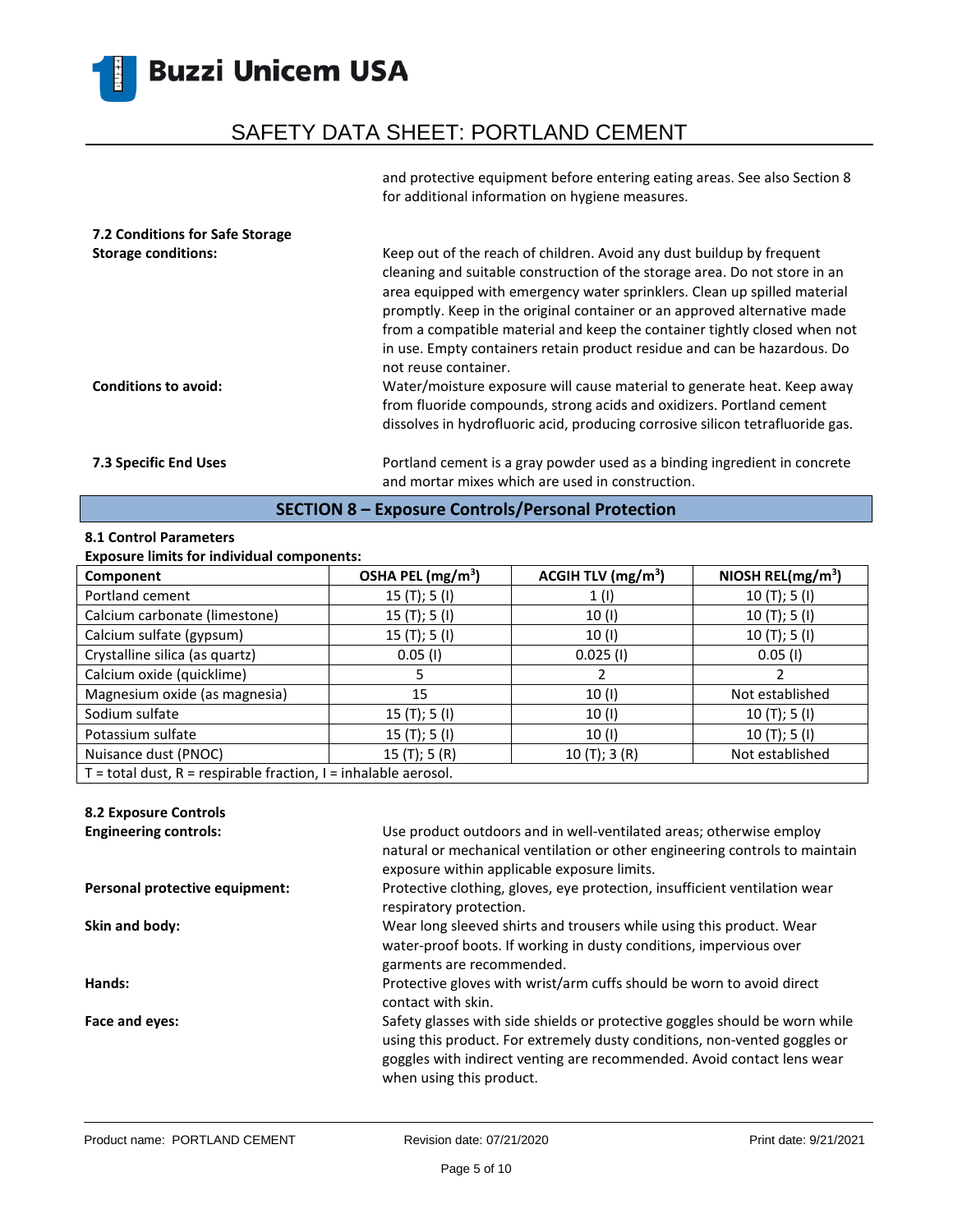# SAFETY DATA SHEET: PORTLAND CEMENT

| <b>Respiratory:</b>            | The use of a NIOSH approved dust respirator or filtering facepiece is<br>recommended in poorly ventilated areas or when permissible exposure<br>limits may be exceeded. Respirators should be selected by and used under<br>the direction of a trained health and safety professional following<br>requirements found in OSHA's respirator standard (29 CFR 1910.134) and<br>ANSI's standard for respiratory protection (Z88.2). |
|--------------------------------|----------------------------------------------------------------------------------------------------------------------------------------------------------------------------------------------------------------------------------------------------------------------------------------------------------------------------------------------------------------------------------------------------------------------------------|
| <b>Personal hygiene:</b>       | Clean water should always be readily available for skin and (emergency)<br>eye washing. Periodically wash areas contacted by Portland cement with a<br>pH neutral soap and clean, uncontaminated water. If clothing becomes<br>saturated with Portland cement, garments should be removed and<br>replaced with clean, dry clothing.                                                                                              |
| <b>Environmental controls:</b> | Emissions from ventilation or work process equipment should be<br>monitored to verify compliance with the requirements of environmental<br>protection legislation. Avoid dispersal of spilled material and runoff and<br>contact with soil, waterways, drains and sewers.                                                                                                                                                        |
| <b>Other information:</b>      | Do not eat, drink, or smoke while using this product; avoid hand-to-mouth<br>contact.                                                                                                                                                                                                                                                                                                                                            |

**SECTION 9 – Physical and Chemical Properties**

### **9.1 Information on Basic Physical and Chemical Properties**

| <b>Physical state:</b>                         | Solid                              |
|------------------------------------------------|------------------------------------|
| Appearance:                                    | Powder                             |
| Color:                                         | Grey or white                      |
| Odor:                                          | Odorless                           |
| <b>Odor threshold:</b>                         | No data available                  |
| pH:                                            | 12 - 13 (Highly alkaline when wet) |
| Relative evaporation rate (n-butyl acetate=1): | No data available                  |
| <b>Melting point:</b>                          | $>1,000$ °C                        |
| <b>Freezing point:</b>                         | No data available                  |
| <b>Boiling point:</b>                          | $>1,000$ °C                        |
| Flash point:                                   | Not combustible                    |
| Auto-ignition temperature:                     | Not applicable                     |
| <b>Decomposition temperature:</b>              | Not determined                     |
| <b>Flammability limits in air:</b>             | Not flammable                      |
| Vapor pressure:                                | Not applicable                     |
| Relative vapor density at 20 °C:               | Not applicable                     |
| <b>Relative density:</b>                       | $3.15$ (Water = 1)                 |
| Solubility:                                    | Slight. (Water: 0.1 - 1 %)         |
| Log Pow:                                       | No data available                  |
| Log Kow:                                       | No data available                  |
| Viscosity, kinematic:                          | No data available                  |
| Viscosity, dynamic:                            | No data available                  |
| <b>Explosive properties:</b>                   | No data available                  |
| <b>Oxidizing properties:</b>                   | No data available                  |
| <b>Explosive limits:</b>                       | No data available                  |
|                                                |                                    |

**9.2 Other Information 19.2 Other Information No other information available.**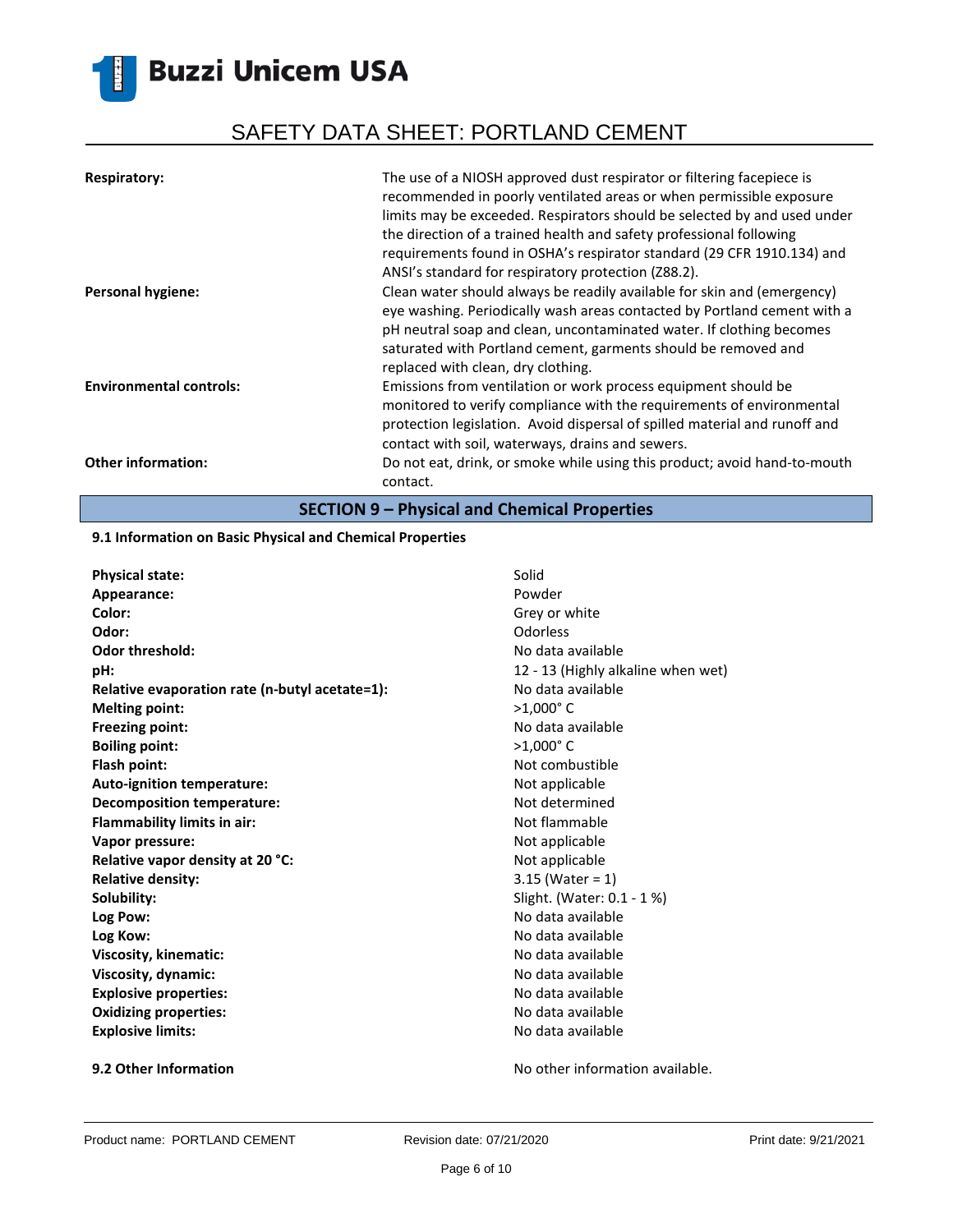# SAFETY DATA SHEET: PORTLAND CEMENT

| SECTION 10 - Stability and Reactivity   |                                                                                                                                                                                                                                                                                                                                                                                                                                                                                                                                                                              |
|-----------------------------------------|------------------------------------------------------------------------------------------------------------------------------------------------------------------------------------------------------------------------------------------------------------------------------------------------------------------------------------------------------------------------------------------------------------------------------------------------------------------------------------------------------------------------------------------------------------------------------|
| 10.1 Reactivity                         | This product reacts slowly with water to form hardened hydrated<br>compounds, releasing heat and producing a strong alkali solution.                                                                                                                                                                                                                                                                                                                                                                                                                                         |
| 10.2 Chemical Stability                 | Product is stable under proper storage conditions. Keep dry while in<br>storage.                                                                                                                                                                                                                                                                                                                                                                                                                                                                                             |
| 10.3 Possibility of Hazardous Reactions | No dangerous reactions are known under conditions of normal use. Do<br>not mix with other chemical products.                                                                                                                                                                                                                                                                                                                                                                                                                                                                 |
| <b>10.4 Conditions to Avoid</b>         | This product is incompatible with the following materials: oxidizing<br>materials, acids, aluminum and ammonium salt. Portland cement is highly<br>alkaline and will react with acids to produce a violent, heat-generating<br>reaction. Toxic gases or vapors may be given off depending on the acid<br>involved. Reacts with acids, aluminum metals and ammonium salts.                                                                                                                                                                                                    |
| 10.5 Incompatible Materials             | Aluminum powder and other alkali and alkaline earth elements will react<br>in wet mortar or concrete, liberating hydrogen gas. Limestone ignites on<br>contact with fluorine and is incompatible with acids, alum, ammonium<br>salts, and magnesium. Silica reacts violently with powerful oxidizing agents<br>such as fluorine, boron trifluoride, chlorine trifluoride, manganese<br>trifluoride, and oxygen difluoride yielding possible fire and/or explosions.<br>Silicates dissolve readily in hydrofluoric acid producing a corrosive gas -<br>silicon tetrafluoride. |

### 10.6 Hazardous Decomposition Products None known

### **SECTION 11 – Toxicological Information**

### **11.1 Information on toxicological effects**

Portland cement is a mixture of materials consisting of calcium silicates and calcium aluminates, calcium carbonate, crystalline silica, and other additives. May also contain small amounts of calcium oxide (a.k.a. quicklime) (CaO), magnesium oxide (MgO), sodium sulfate (Na2SO4), and potassium sulfate (K2SO4).

| <b>Acute toxicity:</b><br>LD50/LC50 data: | Not classified.<br>Not classified.                                                                                                    |
|-------------------------------------------|---------------------------------------------------------------------------------------------------------------------------------------|
| <b>Skin corrosion/irritation:</b>         | Causes irritation or chemical burns if exposed to moisture on skin.                                                                   |
| Critical eye damage/irritation:           | Causes serious eye injury due to chemical burns or mechanical irritation.                                                             |
| Respiratory or skin sensitization:        | Not reported/no data available.                                                                                                       |
| Germ cell mutagenicity:                   | Not reported/no data available.                                                                                                       |
| Teratogenicity:                           | Not reported/no data available.                                                                                                       |
| Carcinogenicity:                          | Material contains trace amounts of crystalline silica, which may cause lung<br>cancer through repeated or prolonged exposure to dust. |
| Specific target organ toxicity            |                                                                                                                                       |
| (Single exposure):                        | May cause respiratory irritation.                                                                                                     |
| Specific target organ toxicity            |                                                                                                                                       |
| (Repeated exposure):                      | May cause damage to lungs through repeated or prolonged exposure.                                                                     |
| <b>Reproductive toxicity:</b>             | Not reported/no data available.                                                                                                       |
| Aspiration respiratory hazard:            | Not reported/no data available.                                                                                                       |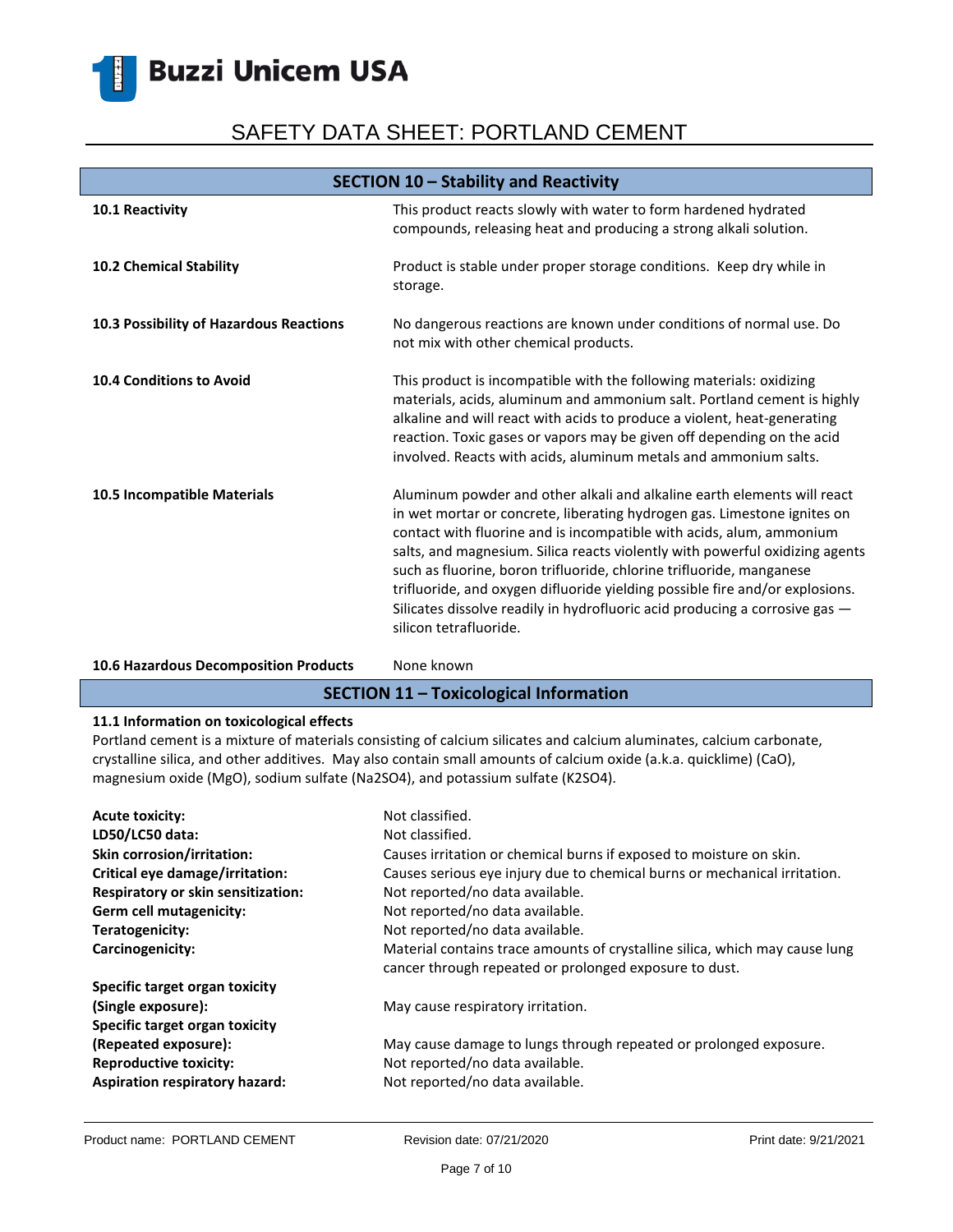

| <b>Symptoms: Eye contact:</b>           | Redness and itching. Extended contact may lead to corneal<br>abrasion/ulceration.                 |
|-----------------------------------------|---------------------------------------------------------------------------------------------------|
| <b>Symptoms: Skin contact:</b>          | Redness and itching. Extended contact may lead to chemical burns.                                 |
| <b>Symptoms: Inhalation:</b>            | Coughing, sneezing, mucous discharge and dyspnea. Extended contact may<br>lead to chemical burns. |
| Symptoms: Ingestion:                    | Irritation and chemical burns of mouth and throat.                                                |
| <b>Other toxicological information:</b> | No additional data available.                                                                     |

| Component                                  | <b>Toxicity</b>                 | <b>Carc: IARC</b> | <b>Carc: NTP</b> | <b>Carc: OSHA</b> |
|--------------------------------------------|---------------------------------|-------------------|------------------|-------------------|
| Portland cement                            | No data                         | Not listed        | Not listed       | Not listed        |
| Calcium oxide                              | Oral LD50 Rat 500 mg/kg         | Not listed        | Not listed       | Not listed        |
| Magnesium oxide (Inhalable                 |                                 | Not listed        | Not listed       | Not listed        |
| fraction)                                  | Oral LD50 Rat 810 mg/kg         |                   |                  |                   |
| Calcium sulfate                            | Oral LD50 Rat >2000 mg/kg       | Not listed        | Not listed       | Not listed        |
| Crystalline silica (as quartz)             | Oral LD50 Rat >22,500 mg/kg     | Group 1           | Known            | Not listed        |
|                                            | LC50 Carp >10,000 mg/L (72 hr.) |                   |                  |                   |
| Nuisance dust (PNOC)                       |                                 | Not listed        | Not listed       | Not listed        |
| <b>SECTION 12 - Ecological Information</b> |                                 |                   |                  |                   |

| 12.1 General ecotoxicity                    | Not classified.                                                                                |
|---------------------------------------------|------------------------------------------------------------------------------------------------|
| 12.2 Persistence and Biodegradability       | No data available.                                                                             |
| 12.3 Bioaccumulation potential              | No data available.                                                                             |
| 12.4 Mobility in soil to groundwater        | No data available.<br>Avoid release to the environment. Prevent material from entering sewers, |
| 12.5 Other adverse effects                  | drains, ditches or waterways.                                                                  |
| <b>SECTION 13 - Disposal Considerations</b> |                                                                                                |

| 13.1 Waste treatment methods<br>Waste disposal recommendations: | The generation of waste should be avoided or minimized wherever<br>possible. Disposal of this product, solutions and any by-products should<br>comply with the requirements of environmental protection and waste<br>disposal legislation and any regional local authority requirements. Dispose<br>of surplus and non-recyclable products via a licensed waste disposal<br>contractor. Untreated waste should not be released to the sewer unless<br>fully compliant with the requirements of all authorities with jurisdiction.<br>Waste packaging should be recycled. Incineration or landfill should only be<br>considered when recycling is not feasible. This material and its container<br>must be disposed of in a safe manner. Care should be taken when handling<br>empty containers that have not been cleaned or rinsed out. Empty<br>containers or liners may retain some product residues. |
|-----------------------------------------------------------------|----------------------------------------------------------------------------------------------------------------------------------------------------------------------------------------------------------------------------------------------------------------------------------------------------------------------------------------------------------------------------------------------------------------------------------------------------------------------------------------------------------------------------------------------------------------------------------------------------------------------------------------------------------------------------------------------------------------------------------------------------------------------------------------------------------------------------------------------------------------------------------------------------------|
| <b>Additional information:</b>                                  | Avoid creating or breathing dust during disposal. Avoid contact with skin<br>and eyes.                                                                                                                                                                                                                                                                                                                                                                                                                                                                                                                                                                                                                                                                                                                                                                                                                   |
| Ecology - waste materials:                                      | Avoid release to the environment. Prevent material from entering sewers,<br>drains, ditches or waterways                                                                                                                                                                                                                                                                                                                                                                                                                                                                                                                                                                                                                                                                                                                                                                                                 |

### **SECTION 14 – Transport Information**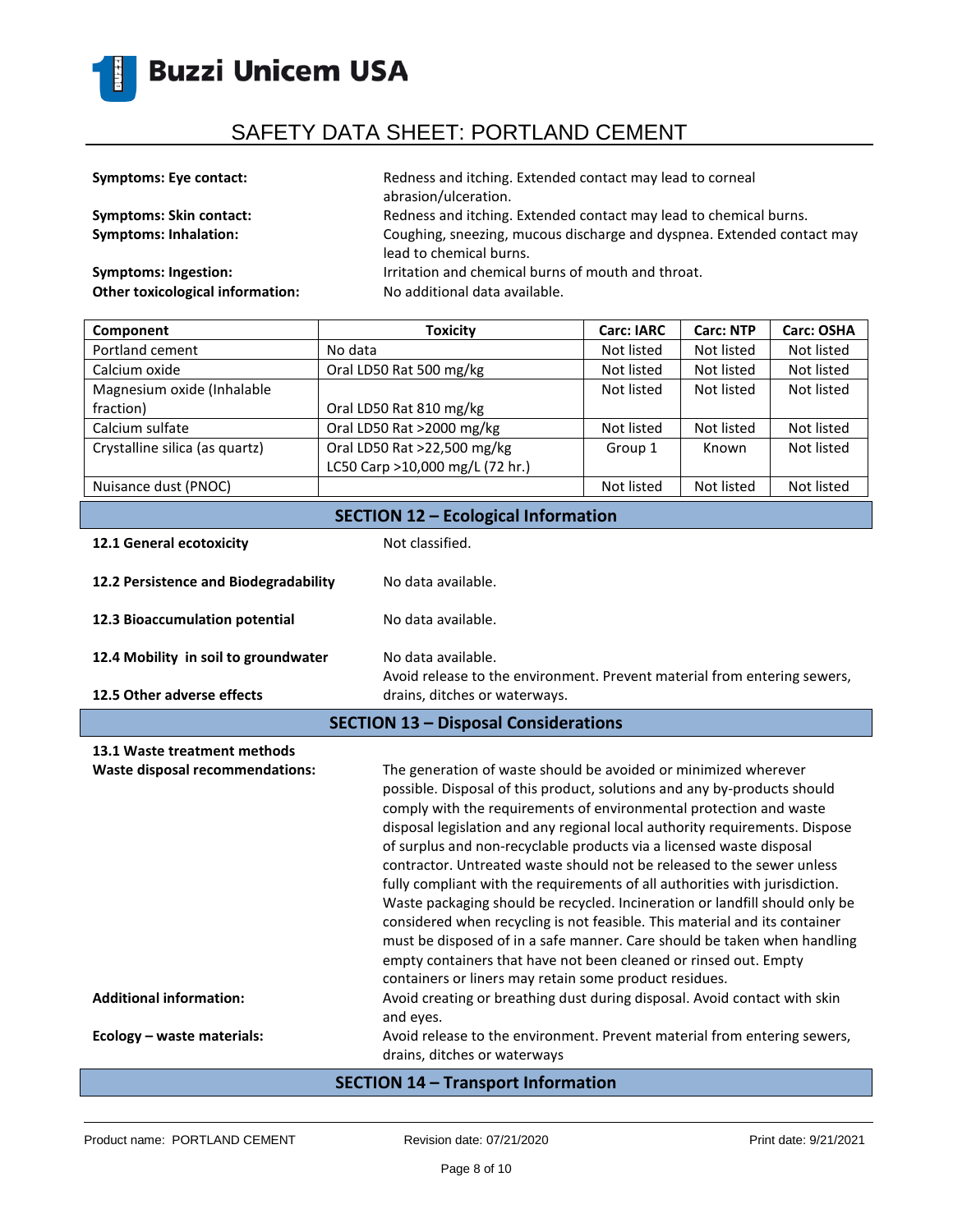

| <b>UN</b> number                        | Not regulated.                                                                                                                                                                                                       |
|-----------------------------------------|----------------------------------------------------------------------------------------------------------------------------------------------------------------------------------------------------------------------|
| Proper UN shipping name:                | Not applicable.                                                                                                                                                                                                      |
| <b>Transport hazard class:</b>          | Not applicable.                                                                                                                                                                                                      |
| Packing group number:                   | Not applicable.                                                                                                                                                                                                      |
| <b>Environmental hazard/IMDG code:</b>  | Not available.                                                                                                                                                                                                       |
| <b>Special guidance or precautions:</b> | Transport product in sealed containers. Avoid creating dust. Avoid release<br>to the environment. Ensure that persons transporting the product know<br>what to do in the event of an accidental release or spillage. |
| SECTION 15 - Regulatory Information     |                                                                                                                                                                                                                      |

| <b>U.S. Federal regulations:</b>       | This product contains one or more chemical components or ingredients<br>that may require identification and/or reporting under SARA Section 302,<br>SARA Section 311/312/313, CERCLA and/or TSCA. An examination of the<br>components of this product should be conducted by a qualified<br>environmental professional to determine if such identification or reporting<br>is required by federal law.<br>Components: Portland cement, Silica (Crystalline), Iron oxide.                                                                                                                                         |
|----------------------------------------|------------------------------------------------------------------------------------------------------------------------------------------------------------------------------------------------------------------------------------------------------------------------------------------------------------------------------------------------------------------------------------------------------------------------------------------------------------------------------------------------------------------------------------------------------------------------------------------------------------------|
| <b>State regulations:</b>              | This product contains one or more chemical components or ingredients<br>that are included or listed on the hazardous substances lists for one or<br>more of the following states: California, Maine, Massachusetts, Minnesota,<br>New Jersey, Pennsylvania and Rhode Island. An examination of the<br>components of this product should be conducted by a qualified<br>environmental or safety and health professional to determine the specific<br>requirements for those states.<br>Components: Portland cement, Limestone (calcium carbonate),<br>Gypsum (calcium sulfate), Silica (Crystalline), Iron oxide. |
| <b>California Proposition 65:</b>      | WARNING! This product contains crystalline silica and chemicals<br>(trace metals) known to the State of California to cause cancer, birth<br>defects or other reproductive harm. California law requires the above<br>warning in the absence of definitive testing to prove the defined risks do<br>not exist.                                                                                                                                                                                                                                                                                                   |
| SECTION 16 - Other Information         |                                                                                                                                                                                                                                                                                                                                                                                                                                                                                                                                                                                                                  |
| <b>History</b><br><b>Last Revised:</b> | 21 July 2021                                                                                                                                                                                                                                                                                                                                                                                                                                                                                                                                                                                                     |

### **Additional information**

Previous versions: 1 June 2018

Working safely with this product requires the user to recognize that Portland cement chemically reacts with water, and that some of the intermediate products of this reaction (that is, those present while the cement product is "setting") pose a far greater hazard than dry Portland cement.

1 June 2015

Wet Portland cement can cause caustic burns to unprotected skin, sometimes referred to as cement burns. Employees cannot rely on pain or discomfort to alert them to cement burns because cement burns may not cause immediate pain